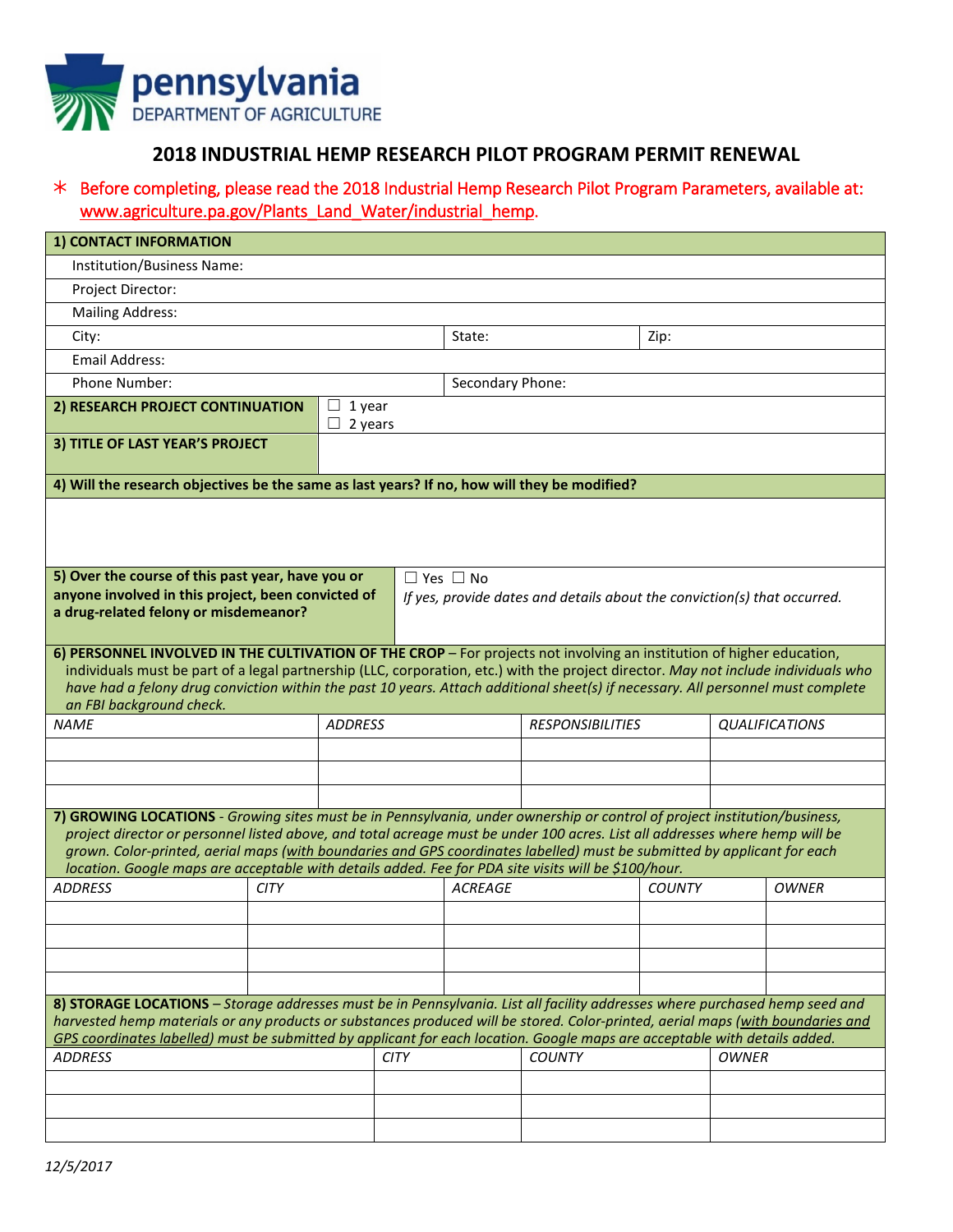| 9) HEMP PRODUCTS - If your research project involves marketing of hemp products, what products do you anticipate developing?                                                                                                                                      |             |                           |               |       |                                                                                                   |  |  |  |  |  |  |
|-------------------------------------------------------------------------------------------------------------------------------------------------------------------------------------------------------------------------------------------------------------------|-------------|---------------------------|---------------|-------|---------------------------------------------------------------------------------------------------|--|--|--|--|--|--|
| <b>HEMP PRODUCTS</b>                                                                                                                                                                                                                                              |             | <b>ANTICIPATED VOLUME</b> |               |       |                                                                                                   |  |  |  |  |  |  |
|                                                                                                                                                                                                                                                                   |             |                           |               |       |                                                                                                   |  |  |  |  |  |  |
|                                                                                                                                                                                                                                                                   |             |                           |               |       |                                                                                                   |  |  |  |  |  |  |
|                                                                                                                                                                                                                                                                   |             |                           |               |       |                                                                                                   |  |  |  |  |  |  |
|                                                                                                                                                                                                                                                                   |             |                           |               |       |                                                                                                   |  |  |  |  |  |  |
| 10) PROCESSING LOCATIONS - Processors must be located in Pennsylvania. List all intended processing facility addresses. Color-                                                                                                                                    |             |                           |               |       |                                                                                                   |  |  |  |  |  |  |
| printed, aerial maps (with boundaries and GPS coordinates labelled) must be submitted by applicant for each location. Google<br>maps are acceptable with details added.                                                                                           |             |                           |               |       |                                                                                                   |  |  |  |  |  |  |
| <b>ADDRESS</b>                                                                                                                                                                                                                                                    | <b>CITY</b> |                           | <b>COUNTY</b> |       | <b>OWNER</b>                                                                                      |  |  |  |  |  |  |
|                                                                                                                                                                                                                                                                   |             |                           |               |       |                                                                                                   |  |  |  |  |  |  |
|                                                                                                                                                                                                                                                                   |             |                           |               |       |                                                                                                   |  |  |  |  |  |  |
|                                                                                                                                                                                                                                                                   |             |                           |               |       |                                                                                                   |  |  |  |  |  |  |
| <b>ACKNOWLEDGEMENTS</b>                                                                                                                                                                                                                                           |             |                           |               |       |                                                                                                   |  |  |  |  |  |  |
| The Agricultural Act of 2014 (Farm Bill) states that "notwithstanding the Controlled Substance Act, an institution of higher                                                                                                                                      |             |                           |               |       |                                                                                                   |  |  |  |  |  |  |
| education or a State department of agriculture may grow or cultivate industrial hemp (7 U.S.C.§5940 (regarding legitimacy of                                                                                                                                      |             |                           |               |       |                                                                                                   |  |  |  |  |  |  |
| industrial hemp research)). I hereby attest that this proposed research project does not involve any activity regulated under the                                                                                                                                 |             |                           |               |       |                                                                                                   |  |  |  |  |  |  |
| Controlled Substances Act or any other federal law or regulation for which I do not possess legal authority from the                                                                                                                                              |             |                           |               |       |                                                                                                   |  |  |  |  |  |  |
| appropriate federal agency with jurisdiction.<br>$\Box$ Yes $\Box$ No                                                                                                                                                                                             |             |                           |               |       |                                                                                                   |  |  |  |  |  |  |
| I affirm that I am prepared to conduct a research project and comply with all other requirements of the Pennsylvania Department                                                                                                                                   |             |                           |               |       |                                                                                                   |  |  |  |  |  |  |
| of Agriculture Industrial Hemp Research Pilot Program, including timely submission of reports and other required documents.                                                                                                                                       |             |                           |               |       |                                                                                                   |  |  |  |  |  |  |
| $\Box$ Yes $\Box$ No                                                                                                                                                                                                                                              |             |                           |               |       |                                                                                                   |  |  |  |  |  |  |
| I acknowledge that there may be no follow-up questions during the application review process. The written responses on this                                                                                                                                       |             |                           |               |       |                                                                                                   |  |  |  |  |  |  |
| application and attachments may be the sole source of information under consideration for potential participation in the PDA                                                                                                                                      |             |                           |               |       |                                                                                                   |  |  |  |  |  |  |
| Industrial Hemp Research Pilot Program. $\Box$ Yes $\Box$ No                                                                                                                                                                                                      |             |                           |               |       |                                                                                                   |  |  |  |  |  |  |
| I acknowledge that this is a selective process and not every application may be approved for participation. I understand that PDA                                                                                                                                 |             |                           |               |       |                                                                                                   |  |  |  |  |  |  |
| is not obligated to issue a permit to me. Furthermore, the decisions made by PDA are final. $\Box$ Yes $\Box$ No                                                                                                                                                  |             |                           |               |       |                                                                                                   |  |  |  |  |  |  |
| I acknowledge that all physical addresses of the location(s) to be used to grow, process or store industrial hemp must be                                                                                                                                         |             |                           |               |       |                                                                                                   |  |  |  |  |  |  |
| submitted with this application. This application constitutes written consent by the applicant to allow PDA personnel access to                                                                                                                                   |             |                           |               |       |                                                                                                   |  |  |  |  |  |  |
| any research pilot locations as deemed necessary by PDA for evaluation, including verification of compliance and progress of                                                                                                                                      |             |                           |               |       |                                                                                                   |  |  |  |  |  |  |
| research. Any changes to physical addresses used in the growing or processing or storage of hemp or substances made from<br>hemp shall be approved in writing by PDA prior to that location being legally permitted for use in this project. $\Box$ Yes $\Box$ No |             |                           |               |       |                                                                                                   |  |  |  |  |  |  |
| I affirm that all individuals listed in the application are part of a validly-formed legal entity (i.e., an LLC, corporation, etc.) with                                                                                                                          |             |                           |               |       |                                                                                                   |  |  |  |  |  |  |
| myself, the project director, and assume full liability and responsibility for their actions and violations. $\Box$ Yes $\Box$ No                                                                                                                                 |             |                           |               |       |                                                                                                   |  |  |  |  |  |  |
| I acknowledge that all plant material produced as part of this research project (includes seeds, leaves, stalks, flowers, etc.) that                                                                                                                              |             |                           |               |       |                                                                                                   |  |  |  |  |  |  |
| has not been processed must be rendered non-viable at the end of the growing season and that this will be confirmed by PDA                                                                                                                                        |             |                           |               |       |                                                                                                   |  |  |  |  |  |  |
| inspectors and that follow up visits will continue for 3 years after the project has concluded. $\Box$ Yes $\Box$ No                                                                                                                                              |             |                           |               |       |                                                                                                   |  |  |  |  |  |  |
| I acknowledge that any finished products produced as part of this research project which are to be marketed, distributed or sold                                                                                                                                  |             |                           |               |       |                                                                                                   |  |  |  |  |  |  |
| must comply with all laws, regulations and requirements of any governmental agency or other regulating authority. $\Box$ Yes $\Box$                                                                                                                               |             |                           |               |       |                                                                                                   |  |  |  |  |  |  |
| No<br>I acknowledge that any research plots with THC levels over 0.3% will no longer be classified as Industrial Hemp. If THC levels are                                                                                                                          |             |                           |               |       |                                                                                                   |  |  |  |  |  |  |
| found to be greater than 0.3%, the material shall not move off site and cannot be utilized or employed in any way in the approved                                                                                                                                 |             |                           |               |       |                                                                                                   |  |  |  |  |  |  |
| research project. If THC is between 0.3% and 1.0%, confirmatory testing or alternative destruction methods may be authorized, at                                                                                                                                  |             |                           |               |       |                                                                                                   |  |  |  |  |  |  |
| PDA's discretion. For any planting with THC levels over 1.0%, PDA will issue an order for the registrant to immediately destroy the                                                                                                                               |             |                           |               |       |                                                                                                   |  |  |  |  |  |  |
| plants and law enforcement will be notified and has the authority to pursue prosecution under any applicable laws. $\Box$ Yes $\Box$ No                                                                                                                           |             |                           |               |       |                                                                                                   |  |  |  |  |  |  |
| I hereby verify and affirm that all information contained in this application is true and accurate.                                                                                                                                                               |             |                           |               |       |                                                                                                   |  |  |  |  |  |  |
| <b>PRINTED FULL NAME:</b>                                                                                                                                                                                                                                         |             |                           |               |       |                                                                                                   |  |  |  |  |  |  |
| <b>SIGNATURE:</b>                                                                                                                                                                                                                                                 |             |                           |               | DATE: |                                                                                                   |  |  |  |  |  |  |
| ATTACHMENTS: Please list any attachments including: maps, FBI background check response (or receipt), extended answers to                                                                                                                                         |             |                           |               |       |                                                                                                   |  |  |  |  |  |  |
| any questions in the above sections, a PDA food establishment registration or other supporting documents. If the attachment is                                                                                                                                    |             |                           |               |       |                                                                                                   |  |  |  |  |  |  |
| supplementary information to a question on this form, be sure to include the question number on the document.                                                                                                                                                     |             |                           |               |       |                                                                                                   |  |  |  |  |  |  |
| List of attachments:                                                                                                                                                                                                                                              |             |                           |               |       |                                                                                                   |  |  |  |  |  |  |
|                                                                                                                                                                                                                                                                   |             |                           |               |       |                                                                                                   |  |  |  |  |  |  |
|                                                                                                                                                                                                                                                                   |             |                           |               |       |                                                                                                   |  |  |  |  |  |  |
| APPLICATIONS DUE: JANUARY 19, 2018 BY 4:00 PM.                                                                                                                                                                                                                    |             |                           |               |       |                                                                                                   |  |  |  |  |  |  |
| APPLICATION FEES: \$250 FOR UNCHANGED RENEWALS; \$500 FOR RENEWAL WITH CHANGES                                                                                                                                                                                    |             |                           |               |       |                                                                                                   |  |  |  |  |  |  |
| EMAIL, MAIL OR HAND CARRY COMPLETED APPLICATION, ATTACHMENTS AND CHECK/ MONEY ORDER (PAYABLE TO THE                                                                                                                                                               |             |                           |               |       |                                                                                                   |  |  |  |  |  |  |
| <b>COMMONWEATLTH OF PA) TO:</b>                                                                                                                                                                                                                                   |             |                           |               |       |                                                                                                   |  |  |  |  |  |  |
| Cathy Thomas (E-mail: caththomas@pa.gov; FAX: 717-783-3275)                                                                                                                                                                                                       |             |                           |               |       |                                                                                                   |  |  |  |  |  |  |
|                                                                                                                                                                                                                                                                   |             |                           |               |       | PA Department of Agriculture - Bureau of Plant Industry, 2301 N. Cameron St, Harrisburg, PA 17110 |  |  |  |  |  |  |